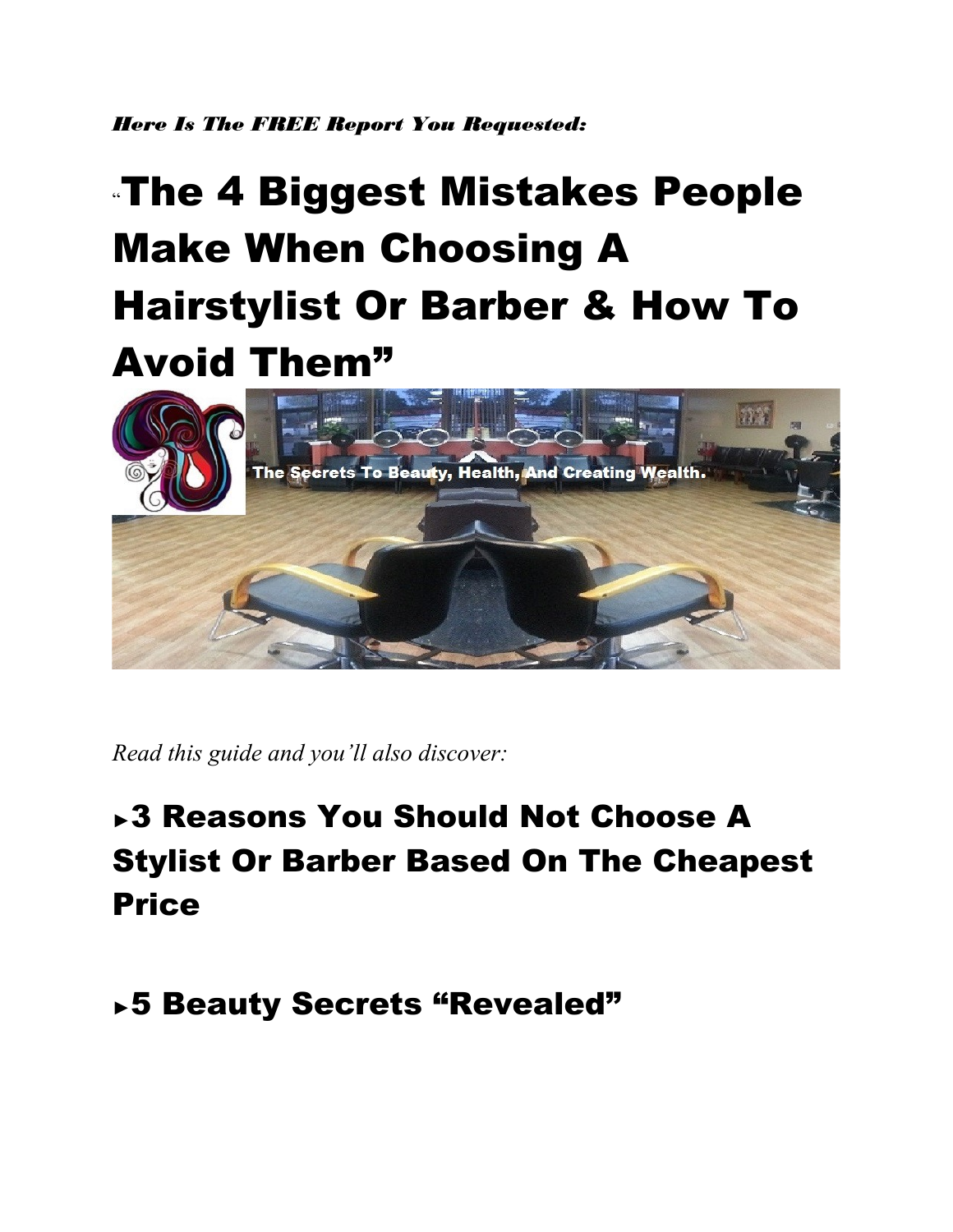### ►How You Can Get "The Best Service Ever"

### ► Darron's Beauty Shop 100% No-Risk Guarantee

"*You Get The Best Shampoo Service Ever, Or It's Free!"*

By Darron Hardmon, Owner Of DarronsBeautyShop.com

Dear Friend,

Thank you for reading this informative booklet. This free booklet will help you pick the best hairstylist for you. The more knowledgeable you are about salons, the better you are at determining what will best serve your needs.

Education is truly the first step to making a good decision. You do it before you buy a house, a car or anything else. Why not before you choose a barber or hairstylist?

You'll learn why you should never pick the hairstylist with the lowest price.

You'll also learn why all stylists are different. And why communication is so important.

This free booklet can make your beauty salon experience painless and trouble free.

Feel free to call me anytime at 904-705-1923. Thank you. Sincerely, Darron Hardmon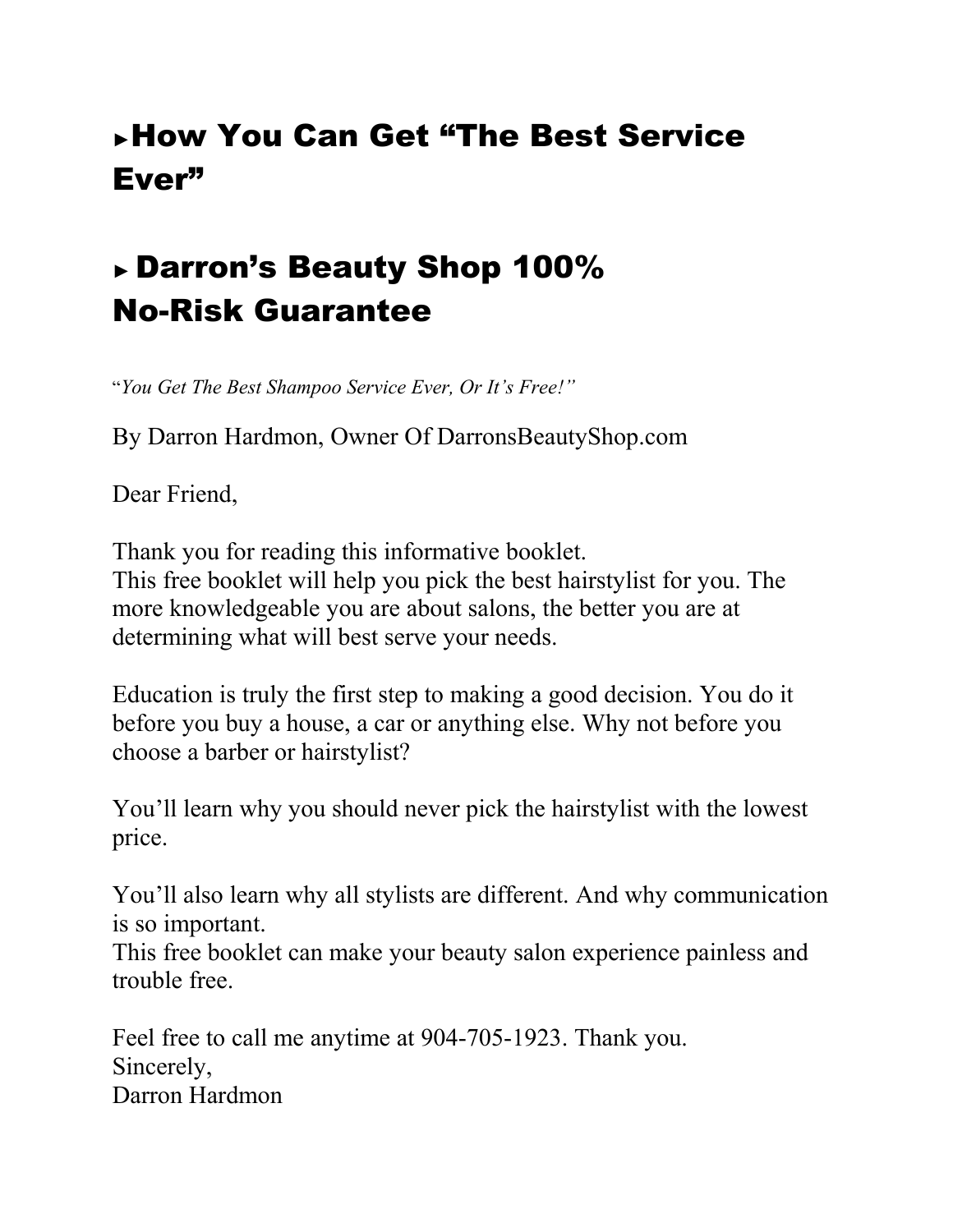Darron's Beauty Shop At The Comfort Zone Salon 9560-1 Lem Turner RD Jacksonville FL 32208

#### "The 7 Biggest Mistakes People Make When Choosing A Hairstylist Or Barber & How To Avoid Them"

#### Mistake #1: You pick a stylist based only on price.

The old saying is true. "You get what you pay for." This is especially true when choosing a hairstylist or barber.

If you want the best services you should decide to deal with a hairstylist or barber because of the overall value you receive, NOT because they are the lowest price.

Here's why:

Value = Quality + Service + Price It is impossible for any business in any industry to offer the cheapest price, have the highest quality, and provide the best service all at the same time.

You can get high quality and super service, but you can't get both and still get the lowest price.

Hairstylists and barbers have a lot of overhead, employees, products, leases, continuing education, etc.

If their prices are "too good to be true" then they are cutting comers some where. Whether it's in the quality of their services and products, or the customer service they provide, something has to suffer to give you those low, low prices.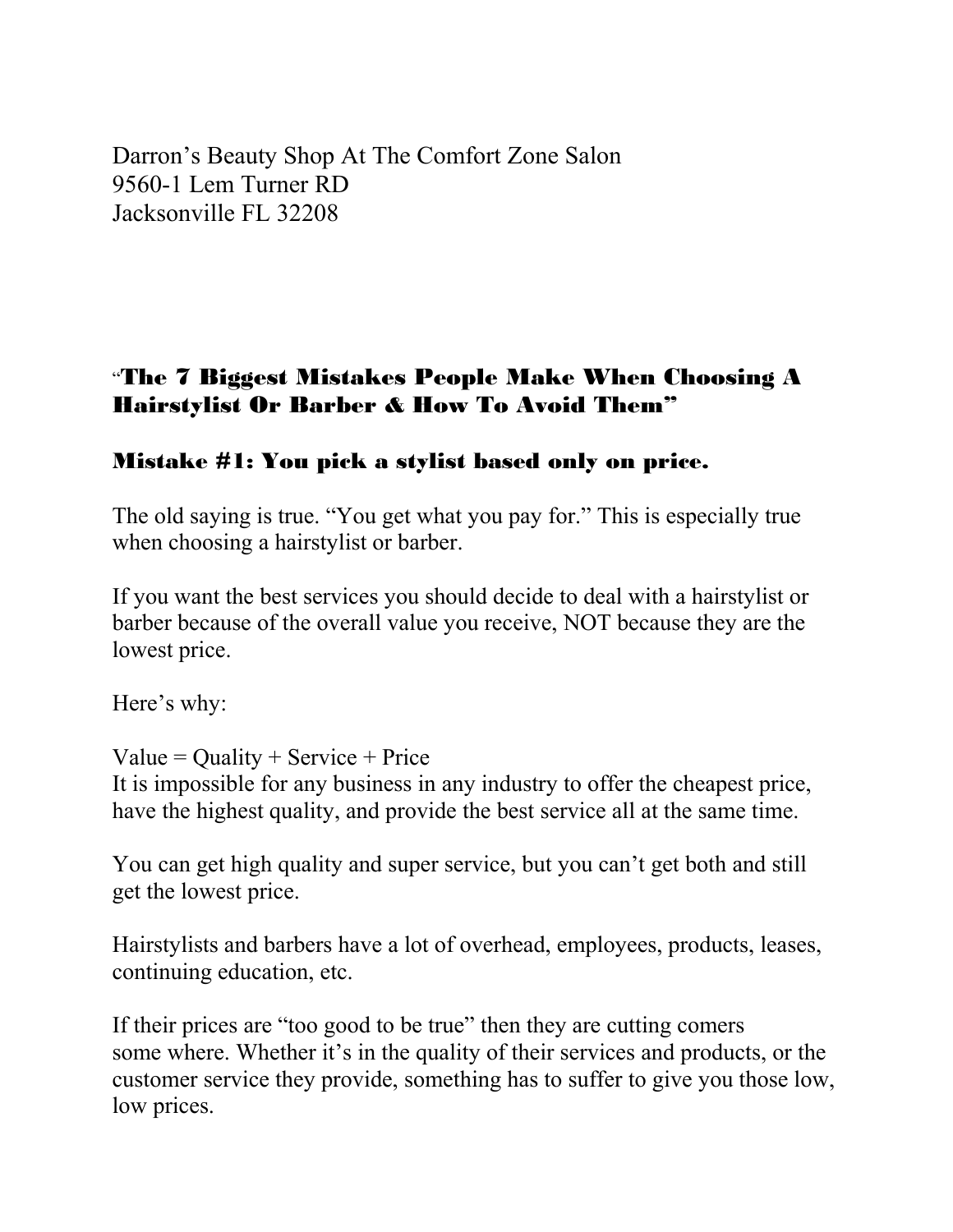Total value is all three: Quality, Service, and Price. The three most common problems you will have when you pick a stylist based on low prices are:

1. Cheap hairstylist and barber salons don't usually stand behind their work if there is a mistake. Sure, those stylists might charge you less, but how will they treat you when you are not happy?

The stylist who gives the cheapest price usually is inexperienced, with a license to practice, but little or no real-world skills.

They also cut corners by using cheaper products. The end result is "you get half of what you pay for." And the little bit of money you save ends up costing you more in the long run, especially if you have to miss work because you're locked in your room crying for 3 days after getting your hair "jacked up".

This goes back to that old saying "you get what you pay for..."

2. A hairstylist that offers the lowest prices often has to compensate for being cheap with quantity. Not quality. Your salon experience is anything but relaxing when you are being herded like a sheep waiting for your turn to be shorn and then sent on your way.

3. And the final reason why picking the cheapest salon is a problem relates back to the inexperienced stylists that are usually employed at these types of salons.

Anyone can go through the schooling and have a license, but it's the finishing schools, and spending the time and money on furthering education and developing talent that really makes a "Stylist".

If you really care about keeping your hair in the best health, you want to look polished and professional, or stylish and trendy;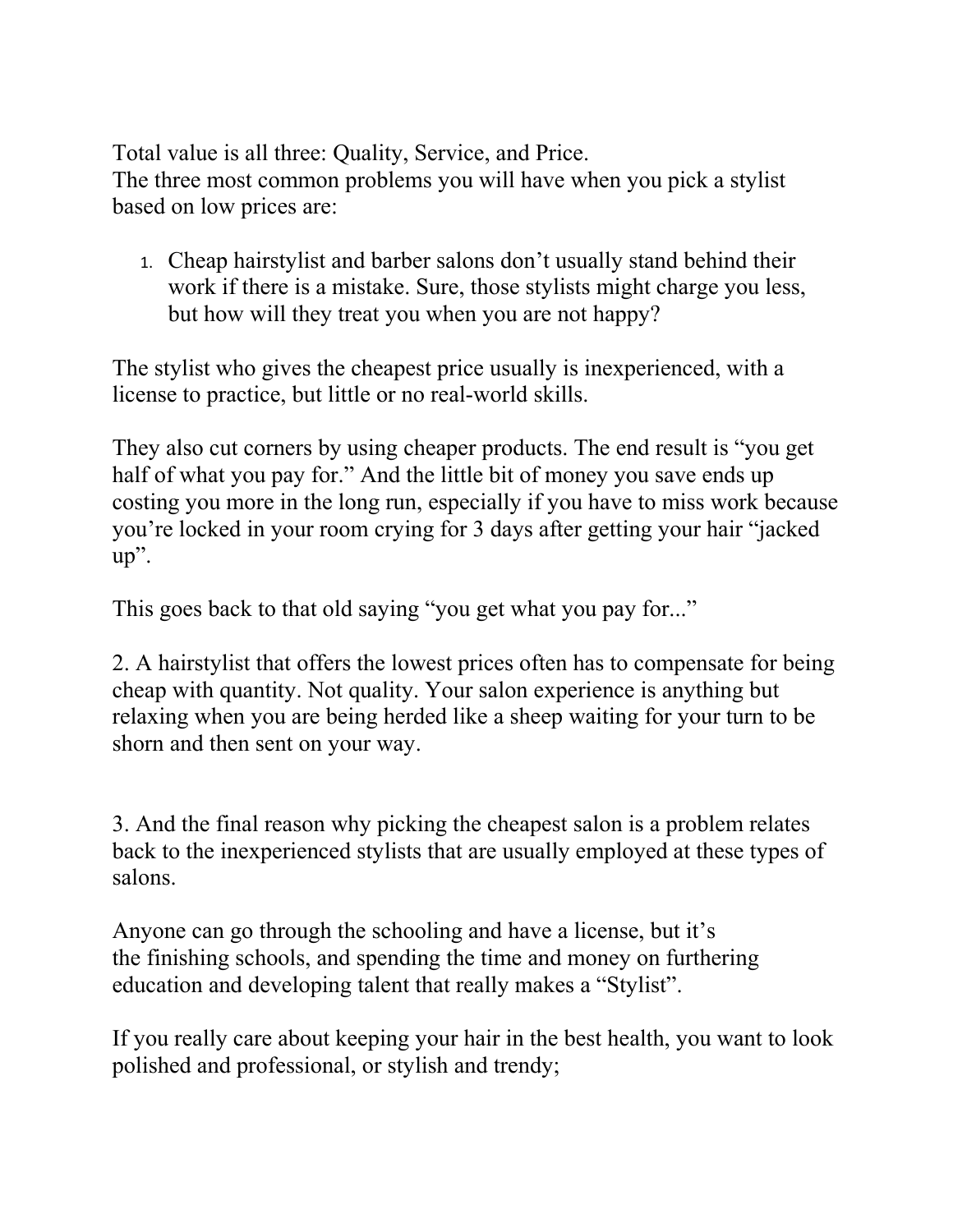whether you are interested natural beauty, or you want to be transformed into a vibrant vixen; or if you want to be pampered, treated with kindness,

& learn [beauty "secrets"](https://www.darronsbeautyshop.com/) from experienced experts, then don't choose a hairstylist or barber based on price.

#### Mistake #2: You Think All Salons Are The Same



Every hairstylist is different. No two stylists are really the same. Every salon has different services and different employees who have unique talents and specialties.

Styling is a combination of talent, experience, and skill. Most people don't realize the time and money the best stylists put into their art. Contrary to what some people think, styling is not just a matter of cutting hair.

It takes workmanship and talent to create really quality styles, and an eye for color and dimension to design a total look for an individual.

Communication is the key to picking the best stylist for you:

- Ask what type of training and experience the stylists have
- Ask how much time they will spend with you before the appointment
- Ask to see pictures of their work
- Ask to read testimonials of past clients
- Ask any other questions that are unique to your needs.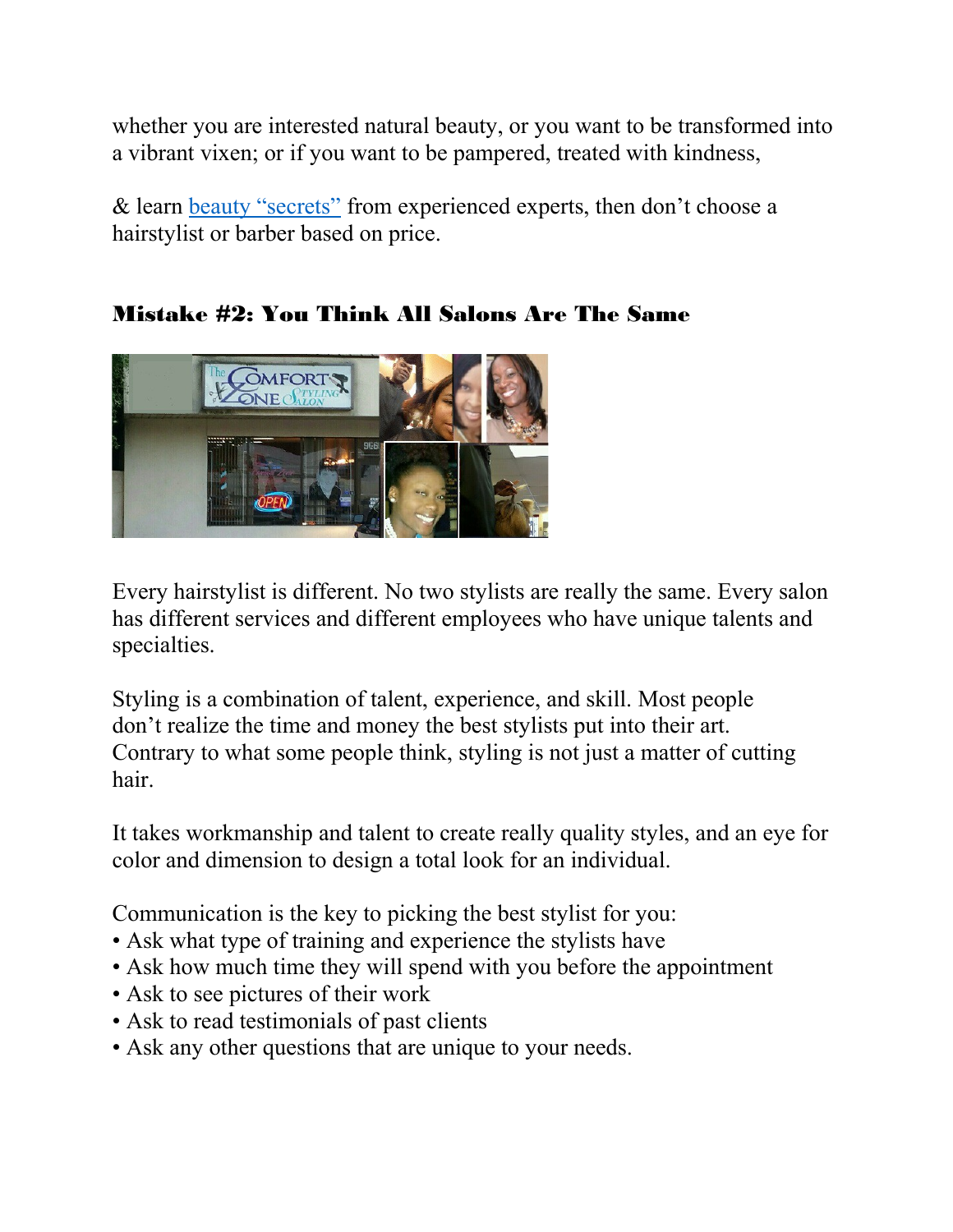This will help you to decide if they are the best barber or hairstylist for you. After you ask your questions, it will become pretty obvious which salon you should choose.

The stylist that wants your business will prove to you that they are the best stylist for you. Take your time and decide which salon you would like to use – but when you decide, you must be loyal to them. That brings us to Mistake #3.

#### Mistake #3: You Frequent Several Different Salons (chair hop)



You may think this is good for you because whoever can get you in soonest wins the appointment. And it is, to some extent. But here is why it usually isn't a good way to deal with stylist.

A good stylist has enough loyal clients that they don't have to deal with price shoppers. Once you find a good hairstylist, you must be loyal.

If you flip-flop from chair to chair, a good stylist won't be too motivated to keep YOU as a client. They will cater to their loyal clients.

Price is important.

But price should not be more important than good quality and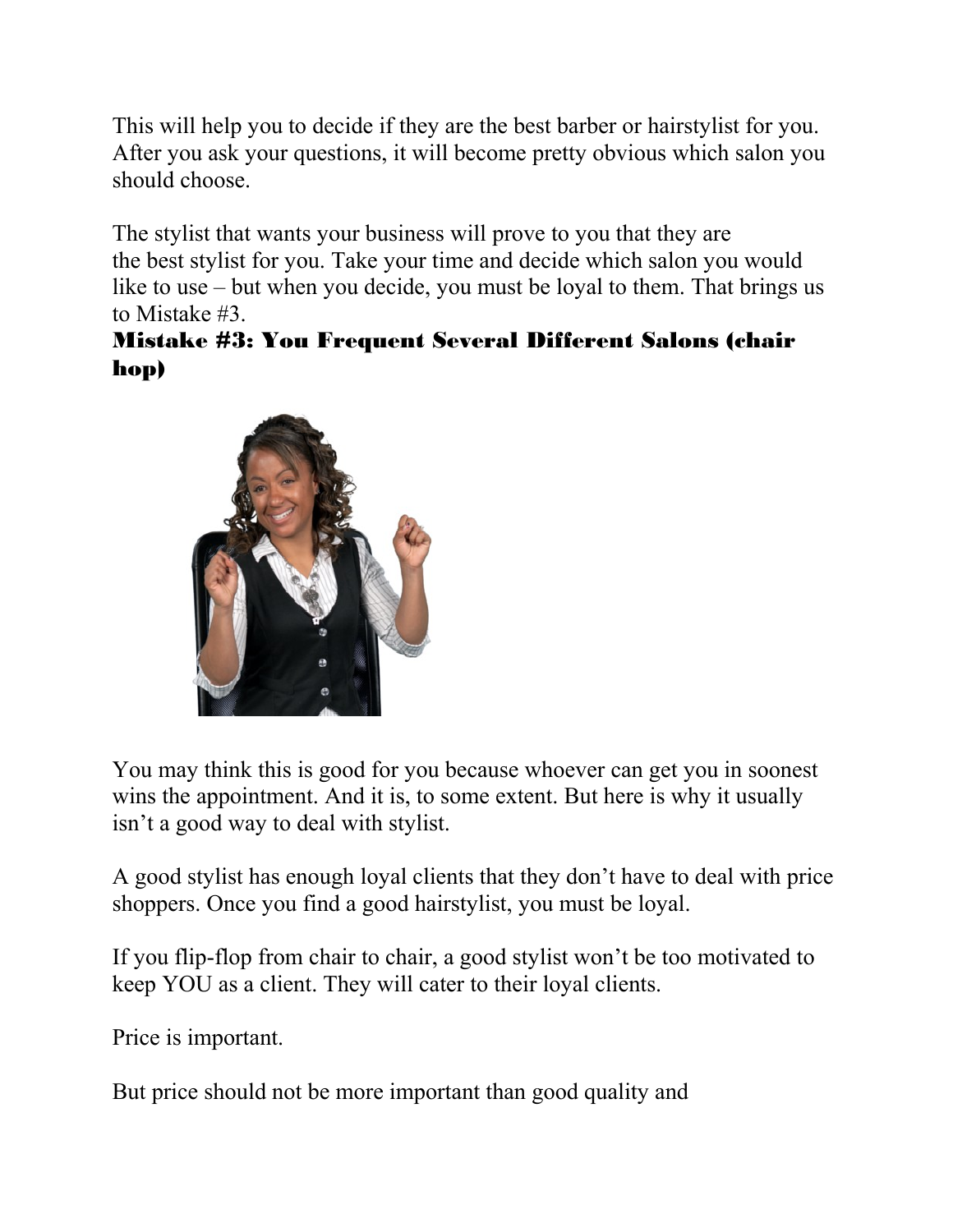good service.

When you aren't loyal to your stylist, and show up every 6 months for them to"fix" your cheap hair styles, when you need a favor who are you going to turn to?

When your best friend that you haven't seen since college calls and says she's going to be in town for the weekend, and you've got an inch and a half of grey roots showing, who's going to bend over backwards to get you looking right for the reunion?

Every hairstylist expects to bend over backwards for their loyal clients now and again; they might even see you after hours, or early in the morning, or pull off a miracle.

Provided the client is loyal. Your stylist will do all they can to help you look your best for an unexpected special occasion.

All good hairstylist and barbers will be loyal to you if YOU are loyal to them. Keep loyalty in mind when you choose your stylist.

#### Mistake #4: You Think Having A License Is All It Takes To Be A Good Hairstylist

There are hundreds of thousands of licensed stylists. They've all gone to school, or been apprenticed and passed their state boards examine.

That doesn't mean they are all good. Hair styling is an art. Having a degree of talent is important, although the skills can be mastered with time and practice.

It is important for stylists to continue their education, and go through extra training such as "finishing schools".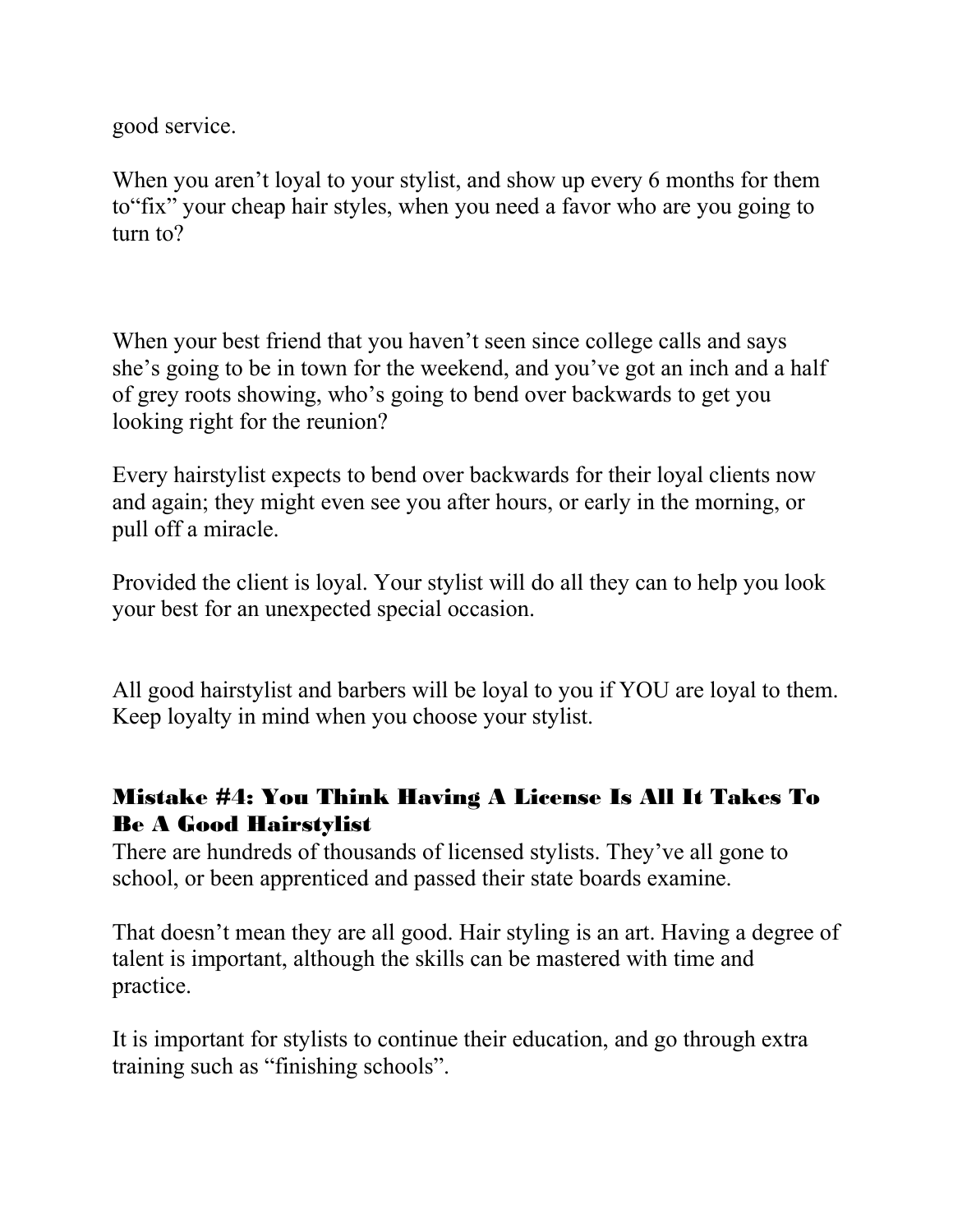Don't be shy. Ask stylists about their training and find out what kind of skills they have mastered before you put yourself in their hands.

#### Mistake #5: You Don't Allow Enough Time For Your Salon To Service You Properly

Are you that client that always in a hurry? Mistakes happen when you rush!

When you're in a hurry, you may not get enough time to communicate with your stylist to make sure you get exactly what you need. And, sometimes, one late client can push back schedules for the whole day. When you schedule a salon visit, don't short yourself on time. Ask the salon how much time you should allow in your schedule and then add a half hour.

You deserve it, it's your time to treat yourself right – don't rush it. Before you get serviced at the salon, talk with your stylist.

Make sure he or she knows what your likes and dislikes are, what your "goal" is and how you will achieve your desired look.

You can save time, money, and headaches from the very beginning by communication!

Why do most people do the opposite and find themselves at the mercy of their stylist?

Because everyone takes the stylist for granted. Everyone assumes they read minds, or that they can make you look just like the photograph you brought in, even though you have a completely different hair type and face shape.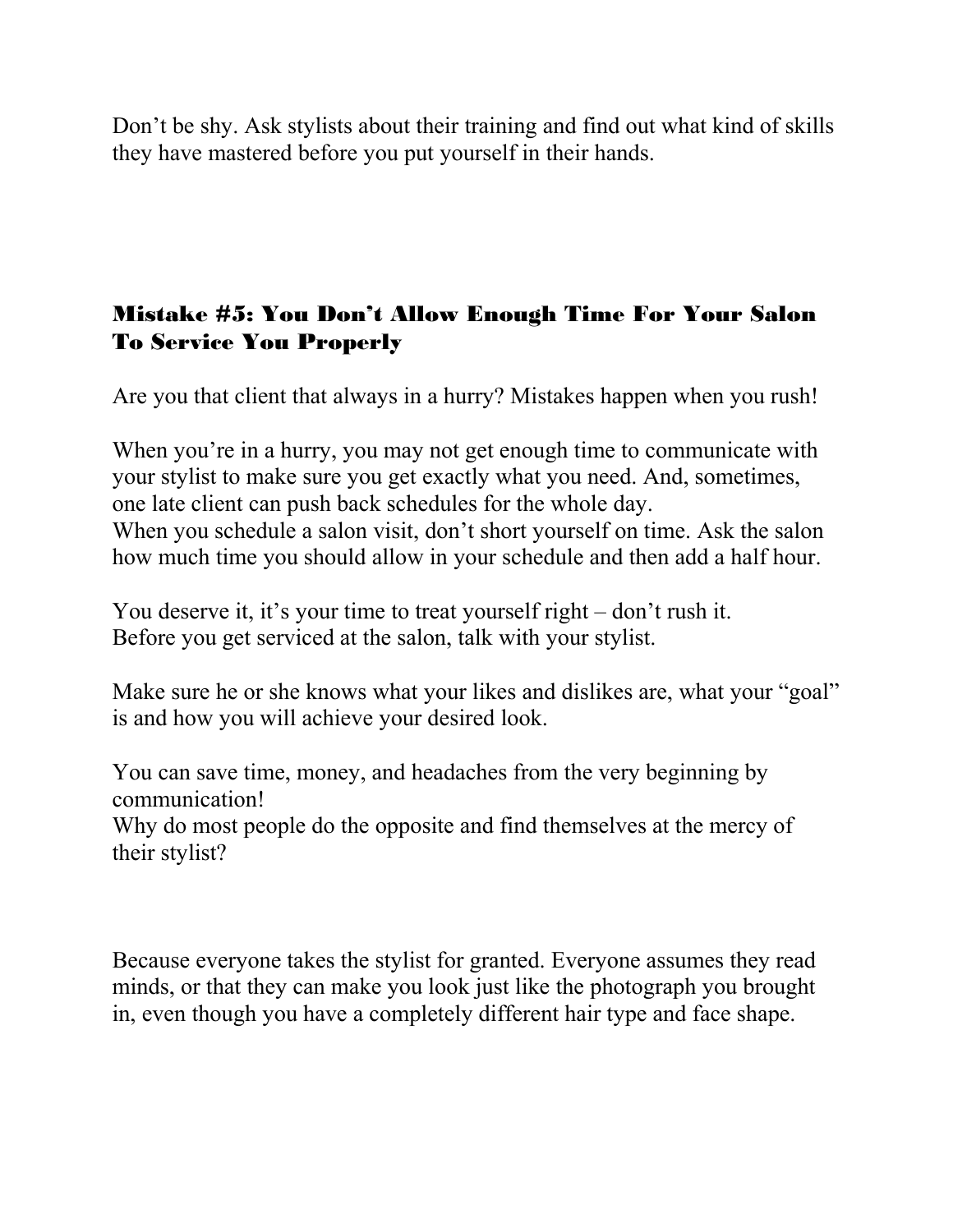

Most everyone thinks the stylist is a "miracle worker" no matter what condition your hair may be in. This just isn't the case.

You should think of your stylist as your "beauty expert" and "project partner". And, you are the project. Consult with your stylist. Let them know in advance what you want.

Ask them if they can give you any tips and ideas on creating a look and maintaining it between visits. A good stylist will take the initiative in communication.